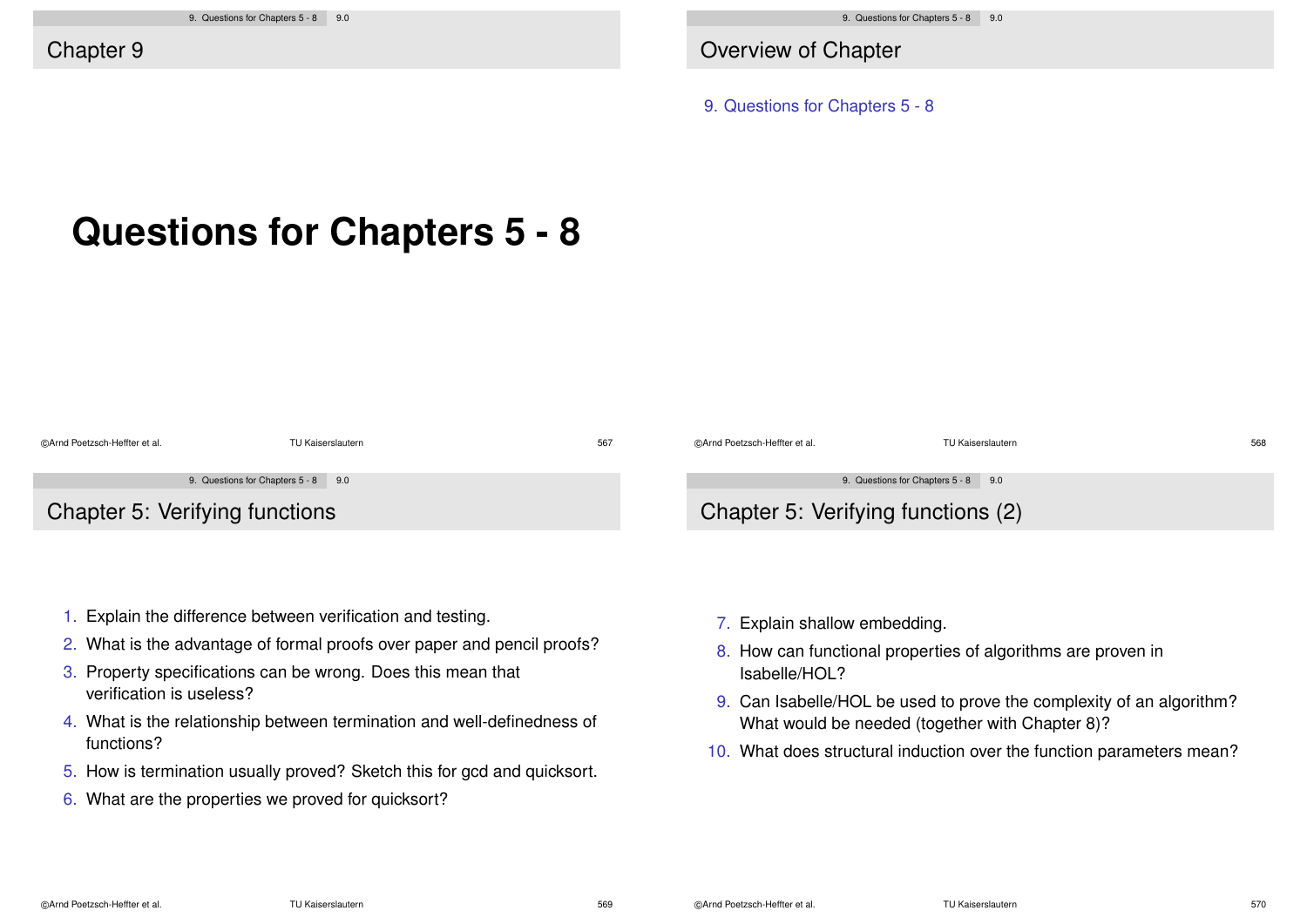#### Chapter 6: Inductive definitions and fixed points

- 1. What is the relationship between sets and functions?
- 2. What is set comprehension?
- 3. How are sets be realized in Isabelle/HOL?
- 4. What is the relationship between sets and types (in Isabelle/HOL)?
- 5. What is the principle of extensionality for functions? Why is it important for verification?
- 6. Define injectivity as a predicate in Isabelle/HOL.

16. Give an example of an inductive definition.

18. What is a coinductive definition? framebreak

20. What is a transition system? Give examples. 21. Explain the syntax of LTL defined in the lecture.

19. For which situation are coinductive definitions needed?

7. How are relations represented in Isabelle/HOL. What would be a different representation?

15. Why is it necessary to constrain inductive definition to the syntactic

17. What is the relationsship between recursive and inductive definitions?

22. What is a Kripke structure? How is it related to transition systems?

## Chapter 6: Inductive definitions and fixed points (2)

- 8. How can the reflexive and transitive closure of a relation be defined? Can this be done in first order logic?
- 9. What is a well-founded relation?
- 10. What is a measure function?
- 11. Explain an application of well-founded relations?
- 12. What is a complete lattice? Give an example of a complete lattice.
- 13. Explain the Kaster/Tarski theorem. Why is it important? What is the relationship to inductive definitions?

| @Arnd Poetzsch-Heffter et al.                         | TU Kaiserslautern                                                          | 571 | @Arnd Poetzsch-Heffter et al.             | TU Kaiserslautern | 572 |
|-------------------------------------------------------|----------------------------------------------------------------------------|-----|-------------------------------------------|-------------------|-----|
|                                                       |                                                                            |     |                                           |                   |     |
| 9. Questions for Chapters 5 - 8 9.0                   |                                                                            |     | 9. Questions for Chapters 5 - 8 9.0       |                   |     |
| Chapter 6: Inductive definitions and fixed points (3) |                                                                            |     | Chapter 7: Programming language semantics |                   |     |
|                                                       | 14. Explain the inductive definition of sets. What is the syntactic schema |     |                                           |                   |     |

- 1. What is a programming language semantics? Who is a typical user of a semantics?
- 2. What is a deep embedding of a language into a specification framework such as Isabelle/HOL?
- 3. Explain big step semantics.
- 4. What can be expressed in small step semantics that is not directly expressable in big step semantics?

23. What is a liveness property?

used?

schema?